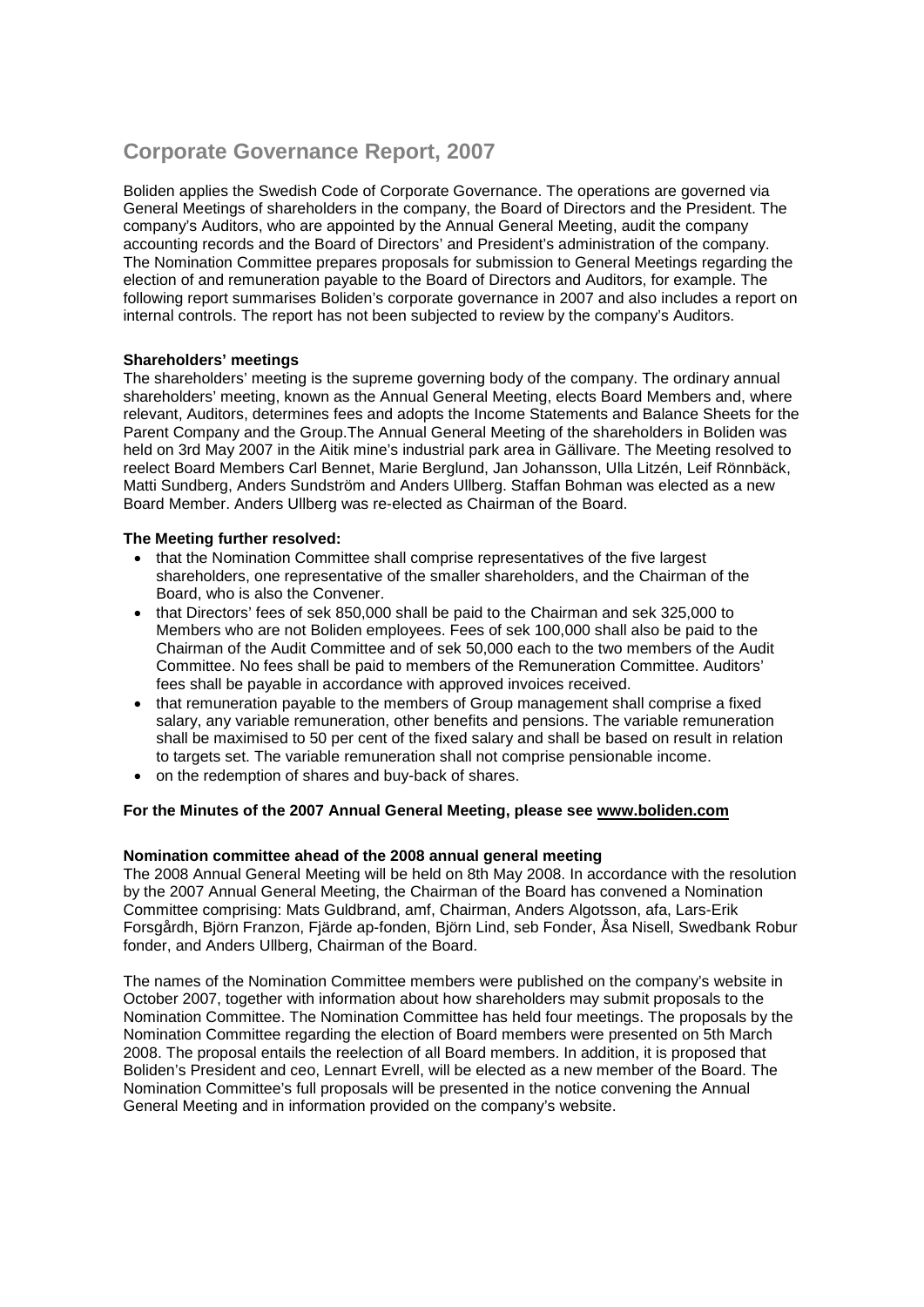#### **The Board of Directors and its work in 2007**

The Board of Directors formerly comprised twelve members elected by the Annual General Meeting, of whom the union organisations appointed three members. Three deputy members of the Board representing the union organisations normally also attend Board meetings. Since the resignation of the departing President from the Board on 1st November 2007, the Board now comprises eleven members. Members of Group management also attend and present reports at the meetings as required. The company's Senior Vice President of Legal Affairs serves as the Board's secretary.

The current members of the Board are all to be regarded as independent in relation to the company, major shareholders and corporate management.

For a more detailed presentation of the Board Members, please refer to the Annual Report, page 49.

The Board bears ultimate responsibility for the organisation of the company and management of the company's affairs. Information on the operations and their economic and financial status is provided regularly at Board Meetings and in the form of monthly reports to the Board, and additionally as required. The President and the Chairman of the Board hold an ongoing dialogue concerning the operations. The Board also monitors the functioning of internal controls.

The division of labour between the Board, the Chairman of the Board and the President is clarified in written instructions to the President adopted annually by the Board at the statutory Board meeting following election.

An evaluation of the work of the Board of Directors was carried out in the autumn of 2007 – this year with the assistance of an external consultant. The evaluation was based both on the Members' responses to 88 questions regarding the company, the Board of Directors and its methodology, and on interviews. It was apparent from the evaluation that the Board, in its current composition, meets the company's need for expertise and experience.

During 2007, the Board held eleven Meetings. Three of these were occasioned by the departure of the former President and the appointment of a new one during the year. Board Meetings were held both in Stockholm and in Aitik (Gällivare), Boliden and Garpenberg, all of which are locations where the company has operating units. The Board was afforded the opportunity of a guided tour and review of the operations visited.

The Board has discussed the company's capital structure and these discussions resulted in the Board's proposal submitted to the Annual General Meeting in 2007 regarding the redemption and buy-back of shares. The Board has also monitored the billion kronor investment in the Aitik copper mine approved in 2006 on an ongoing basis throughout the year, and has also discussed a number of alternatives for the Boliden mining area. A decision has been taken regarding a partnership agreement in connection with a Finnish nuclear power project, with a view to securing future energy requirements. In the beginning of September, a search process was initiated as a result of the announcement by the President of his resignation from the company, and in mid-December, the Board was able to present the new President, Lennart Evrell. The entire Board met with the company's Auditors on two occasions and has also met with the Auditors without the President being present. The Board has, as in previous years, appointed a Remuneration Committee and an Audit Committee to prepare certain issues.

#### **Remuneration Committee**

The Board's Remuneration Committee submits proposals to the Board concerning such things as remuneration to the President, drafts proposals to the Annual General Meeting regarding remuneration principles and other employment terms for Group management, and approves remunerations etc. payable to Group management, as proposed by the President. The Committee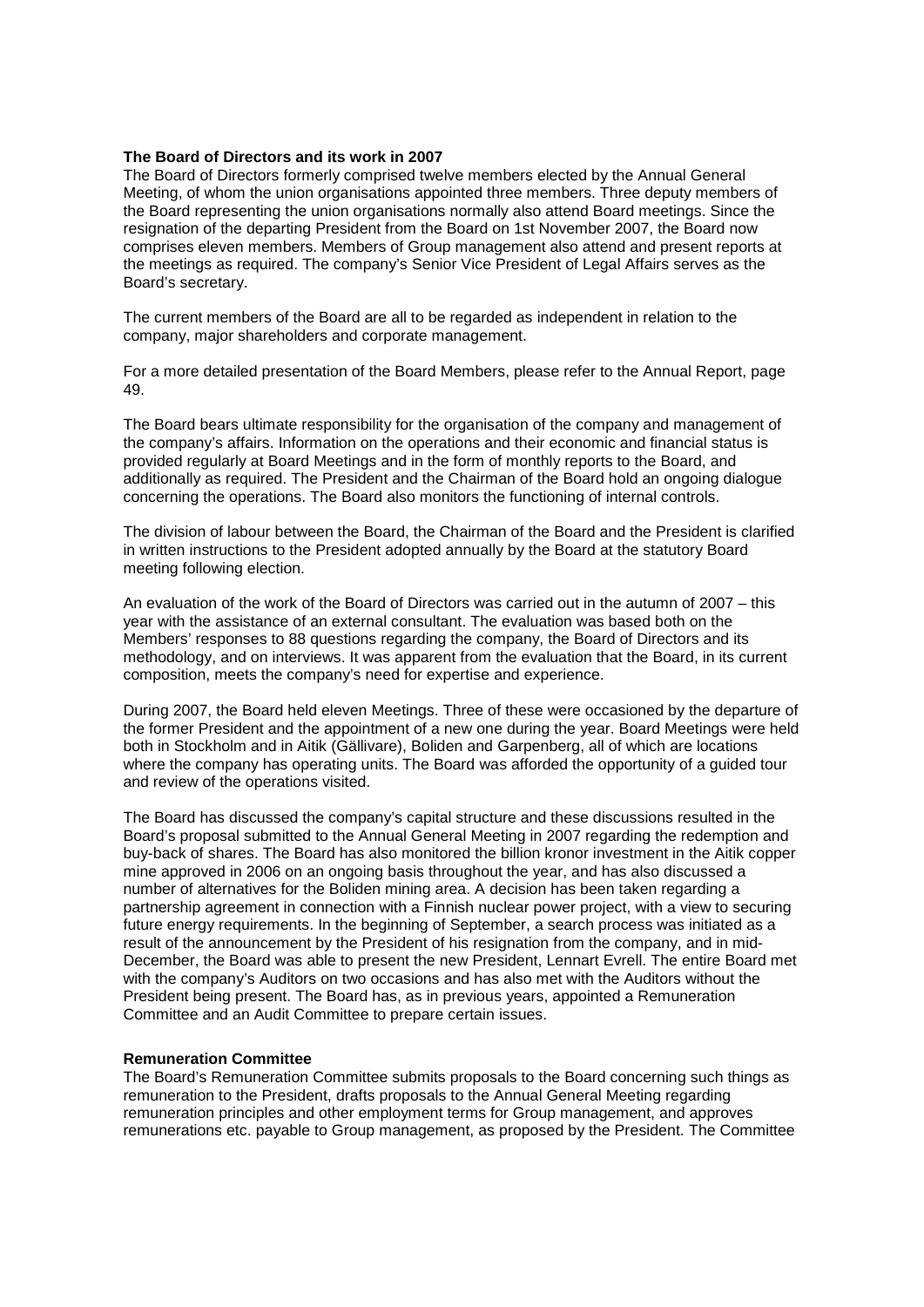has held four meetings during the year. The Remuneration Committee comprises Anders Ullberg (Chairman) and Carl Bennet.

For more information about the terms and conditions governing remuneration in 2007, please refer to the Annual Report, Note 1, pages 76–77.

#### **Audit Committee**

The work of the Audit Committee is designed to assure the quality of the company's financial reporting. The internal review function has reported on its work to the Committee on an ongoing basis, addressing such issues as risk mapping, methodologies and prioritised areas. The Committee holds regular meetings before the publication of every financial report and has also held an additional meeting focusing specifically on internal control issues. The Audit Committee comprises Ulla Litzén (Chairwoman), Anders Sundström and Anders Ullberg.

#### **Business management**

Boliden works on the basis of the company's strategic platform The New Boliden Way (TNBW), which was initially adopted in 2005 and which is updated annually as part of the work on the business plan.

Boliden works with active management objectives in a chain running from the Board of Directors, via the Group management, to the operating units. A decentralised organisation facilitates an ongoing and intense dialogue between units and management in each Business Area and between the Business Areas and the staff functions. The company's senior managers and specialists meet at management meetings twice yearly to agree on common goals and strategies, which are then passed down through the organisation.

The company's units are subject, every other year, to an internal review, particularly addressing the issues of health, the environment, safety and quality (EHSQ). The Aitik and Garpenberg mines and the Bergsöe and Odda smelters were audited in 2007.

#### **Group management**

In addition to the President, Group management in 2007 included the Deputy ceo, the Presidents of the Group's three Business Areas, Mines, Smelters and Market, and the Senior Vice Presidents of the Group Divisions for Treasury and Finance, Legal Affairs, Communication, Strategy, and Human Resources. After the resignation of the former President and ceo, the President of Business Area Smelters was appointed Acting President until such time as Lennart Evrell took over as the new President and ceo on 1st January 2008. The Vice President and Head of Treasury and Finance resigned during the year. The Senior Controller was appointed Acting President of Treasury and Finance and the post of Vice President was not refilled.

Group management is responsible for drawing up and implementing the Group's strategies and meets on average twice every month to review the operations. The Business Areas are then responsible for implementing strategies and measures within their respective Areas. The entire company's production can be followed online by Group management. The company has an internal system that includes annual planning and follow-up procedures via monthly reports from each Business Area. In addition to the monthly management meetings, Group management group holds scheduled meetings that involve a more in-depth review of the company's strategic issues.

For a presentation of Group management, please refer to the Annual Report, page 51.

#### **Internal control**

The purpose of internal control with regard to financial reporting is to provide reasonable assurance with regard to the reliability of the same and to ensure that the financial reports are produced in accordance with generally accepted accounting principles, applicable legislation and statutes, and with the other requirements imposed on listed companies.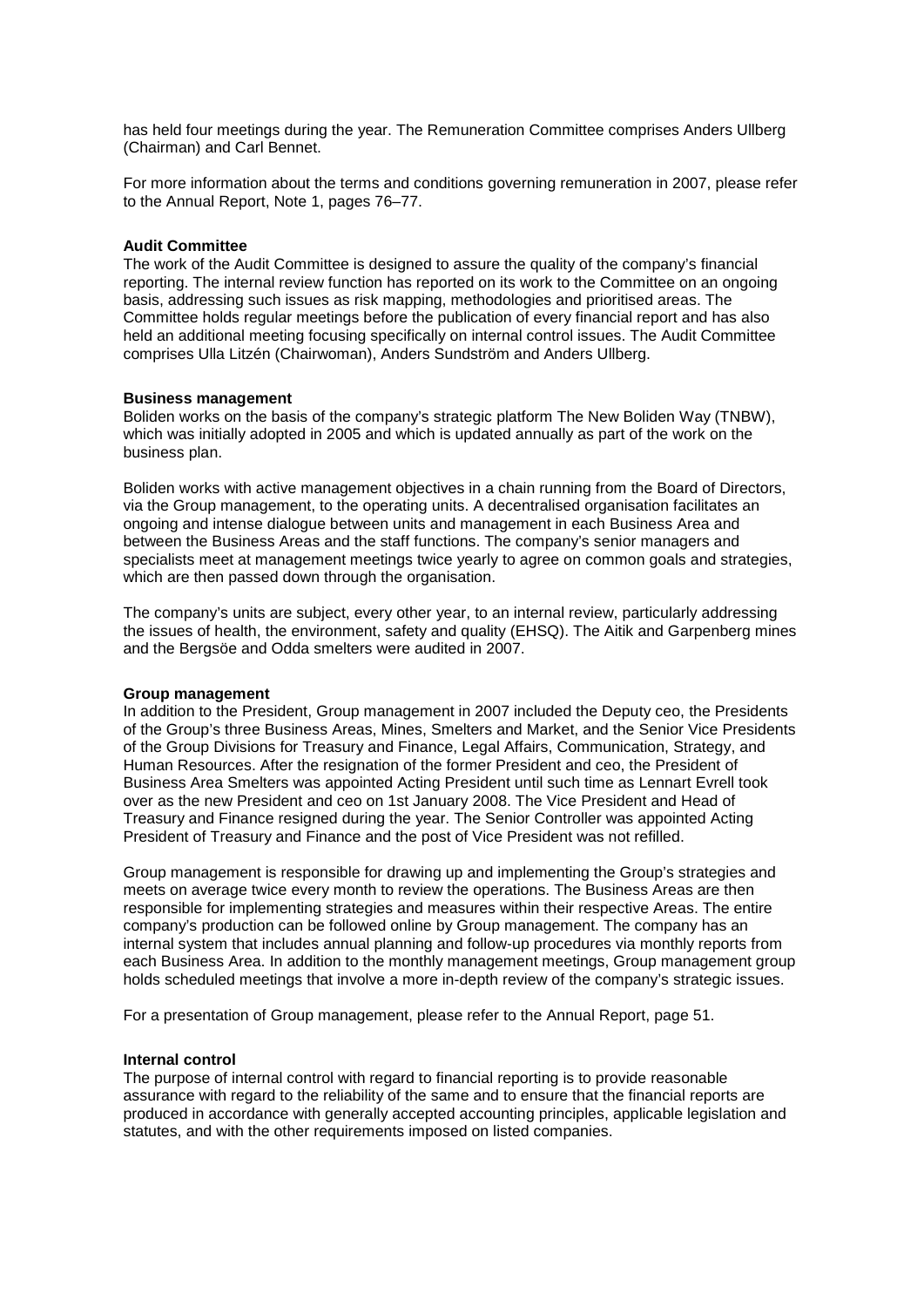The Board of Directors has overall responsibility for ensuring that an efficient internal control system exists within the Group. The President is responsible for the existence of a process and organisation that ensures internal control and the quality of the financial reporting to the Board of Directors and the market.

# **Special review function**

Boliden has a special audit function (internal audits) within the Treasury and Finance Group function, responsible for reviewing internal control and monitoring the quality of the financial reporting. This function reports to the Head of the Treasury and Finance function and presents reports on issues relating to internal control at the Audit Committee's meetings.

### **Control environment**

The control environment within the Group is characterised by being an organisation with relatively few but large operating units that have carried out their operations for many years, using wellestablished processes and control activities.

A structure of steering documents that provide guidance and specify the organisational guidelines has been established in order to ensure a collective attitude and methodology within the Group.

The starting point is the strategic platform The New Boliden Way, together with the associated Code of Conduct and Operational Policy. These documents are complemented by a number of Group-wide steering documents that address both financial reporting and the Group's decisionmaking and authorisation instructions, its financial policy, investment manual and accounting and reporting handbook.

Local management systems and policies have also been set up at unit level, and contain more detailed instructions and descriptions of the most important processes.

Work on updating manuals and instructions and on documenting processes and control activities has been carried out at both unit level and Group level in 2007.

The market organisation was also restructured in 2007 with regard to methodology and geographic location. The former Zinc Market and Copper Market units were merged, for example, into a single organisation, and the seat of the new organisation's management is the Head Office in Stockholm.

#### **Risk analysis**

A risk analysis process and working model for financial reporting has been implemented during the year. In practice, this means that all operating units are asked to map and evaluate risks in the various accounting and reporting systems. Improvement measures have then been drawn up in conjunction with this exercise in areas where it was deemed necessary.

Feedback on the result of the units' risk mapping and their development of improvement measures has been submitted to the ceo and the Audit Committee.

#### **Control activities**

Various types of control activities are carried out at every level within the Group and within every different aspect of the accounting and reporting process on an ongoing basis. The control activities are carried out in order to manage known risks and to detect and rectify any errors and discrepancies in the financial reporting. Systems, processes and controls within the Group are followed up, improved and developed continuously.

#### **Information and communication**

Internal information on policies, guidelines and manuals are available on the intranet. Information on updates and changes to reporting and accounting principles is issued by email and at the regular treasury and controller meetings.